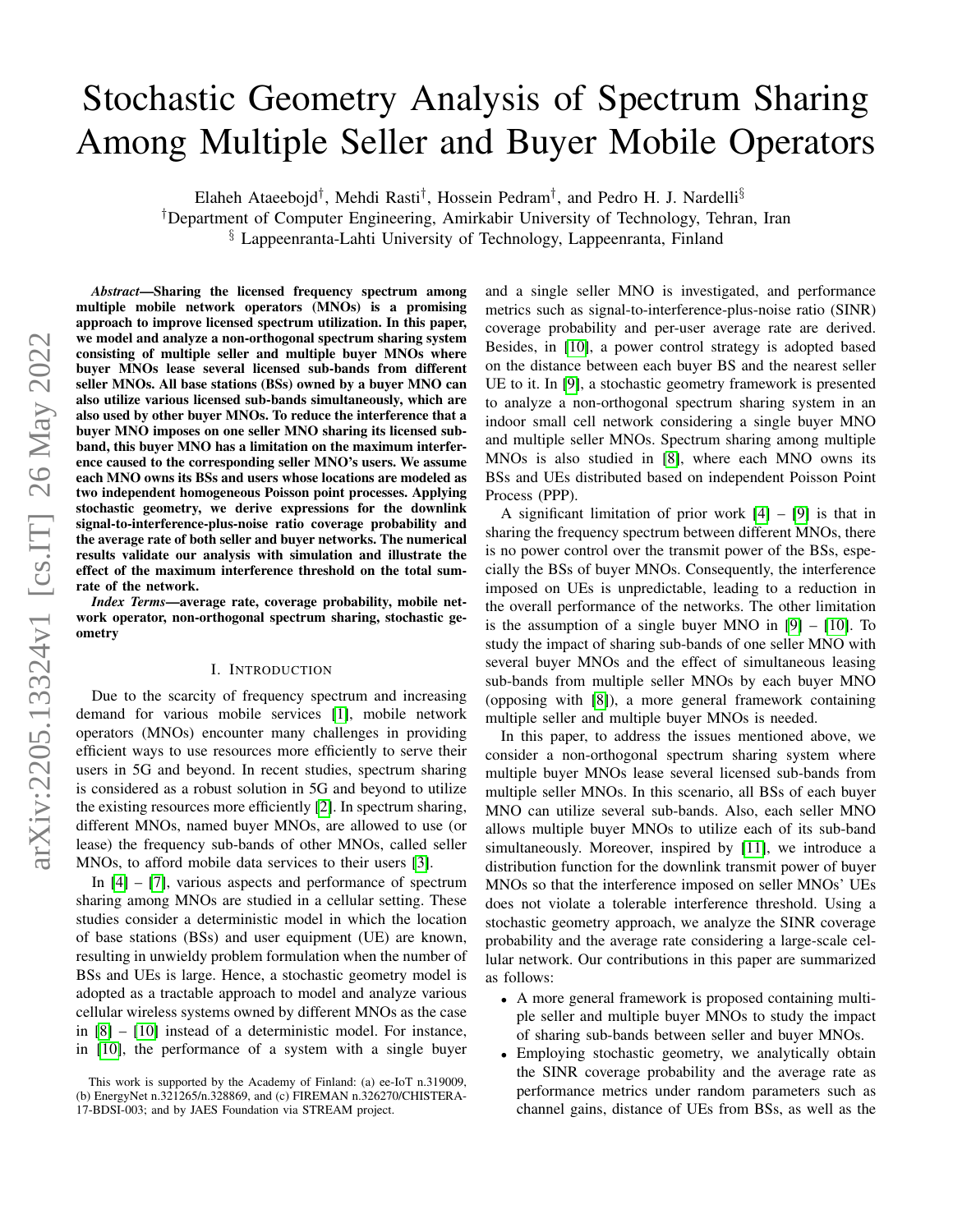transmit power of buyer BSs. To do this, we introduce a power control strategy to justify the transmit power of buyer MNOs' BSs on the licensed sub-bands of the seller MNOs.

• Numerical results validate our analytical results with simulation and show the performance of our adopted power control strategy.

The rest of this paper is organized as follows: The system model and our assumptions are explained in Section [II.](#page-1-0) Employing stochastic geometry, we analyze the probability of SINR coverage and the average rate for both seller and buyer MNOs in Section [III.](#page-2-0) In Section [IV,](#page-3-0) the numerical results are presented. Finally, the conclusion is summarized in Section [V.](#page-4-3)

## II. SYSTEM MODEL AND ASSUMPTIONS

### <span id="page-1-0"></span>*A. System Model*

Consider a downlink cellular wireless network with a set of seller MNOs  $S$  lease their frequency sub-bands to a set of buyer MNOs  $\beta$  (see Fig. [1\)](#page-1-1). The set of all MNOs is denoted by  $O = S \cup B$ . We assume that seller MNO  $s \in S$  owns a license for an orthogonal spectrum divided into  $L<sub>s</sub>$  licensed sub-bands. Moreover, the set of licensed sub-bands for seller MNO  $s \in \mathcal{S}$ is represented by  $\mathcal{L}_s$  ( $|\mathcal{L}_s| = L_s$ ). Additionally, there is no interference among the licensed sub-bands of different seller MNOs. Each MNO owns an independent network consisting of its own BSs and UEs. The location of BSs and UEs for MNO  $k \in \mathcal{O}$  are modeled by two independent PPPs  $\Phi_k$  and  $\Psi_k$  with intensity  $\lambda_k$  and  $\mu_k$ , respectively. Also, the set of UEs and BSs owned by MNO  $k \in \mathcal{O}$  are given by  $\mathcal{U}_k$  and  $\mathcal{F}_k$ , respectively. Each BS of seller MNOs transmits with a fixed power denoted by  $P^S$  on their sub-bands. Nonetheless, each BS of buyer MNOs is limited to transmit at a certain power  $P_{l_s}^{\text{B}}$  on sub-band  $l_s \in \mathcal{L}_s$  of seller MNO s to ensure that the interference imposed on each UE of seller MNO s is below the maximum interference threshold  $\zeta_s$ . Furthermore, it is assumed that a UE associated with a BS of its MNO, providing the maximum average received power. We perform the analysis based on a typical seller UE (SUE) of a seller MNO and a typical buyer UE (BUE) of a buyer MNO for downlink cellular communication. We use a general power-law path loss model with path loss exponent  $\alpha > 2$ . Besides, we assume all channel gains are modeled by Rayleigh fading, which means that all fading variables are exponentially distributed with unit mean.

#### *B. License Sharing Group*

Seller MNO s can share each of its licensed sub-bands, e.g.,  $l_s \in \mathcal{L}_s$ , with multiple buyer MNOs at the same time (see Fig. [1\)](#page-1-1). Let us denote all MNOs sharing licensed subband  $l_s \in \mathcal{L}_s$  by  $Q_{l_s}$ , where seller MNO s is surely belong to  $Q_{l_s}$ . Accordingly, in each sub-band  $l_s \in \mathcal{L}_s$ , a typical BUE of buyer MNO b experiences interference from the BSs of its MNO, the BSs of seller MNO s, and the BSs of the other buyer MNOs sharing sub-band  $l_s \in \mathcal{L}_s$  simultaneously. Similarly, in each sub-band  $l_s \in \mathcal{L}_s$ , a typical SUE of seller MNO s will experience interference from the BSs of its MNO and the BSs



<span id="page-1-1"></span>Fig. 1. A cellular network with one seller and one buyer MNO.

of buyer MNOs sharing sub-band  $l_s \in \mathcal{L}_s$  at the same time. In both cases, the set of interfering BSs is owned by MNOs, members of the sharing group  $Q_{l_s}$ .

# *C. SINR Model*

We assume that a typical SUE of seller MNO  $s$  is located at the origin. Thus, the downlink received SINR at the typical SUE of seller MNO  $s \in S$  on sub-band  $l_s \in \mathcal{L}_s$  is determined by

<span id="page-1-2"></span>
$$
\gamma_{s,l_s}^{\mathbf{S}} = \frac{P^{\mathbf{S}} h_{0,l_s}^{\mathbf{S}} x_0^{\mathbf{S} - \alpha}}{I_{s,l_s}^{\mathbf{S}} + \sigma^2},\tag{1}
$$

where  $x_0^S$  is the distance between this typical SUE and its associated BS,  $h_{0,l_s}^S$  represents the channel gain between this typical SUE and its associated BS on sub-band  $l_s \in \mathcal{L}_s$ ,  $\sigma^2$  denotes the noise power, and  $I_{s,l_s}^S$  is the interference experienced by this typical SUE of seller MNO s on sub-band  $l_s \in \mathcal{L}_s$  from all interfering BSs. It is calculated as  $I_{s,l_s}^S =$  $\sum_{f\in\mathcal{F}_s\backslash\{0\}}P^\text{S} h_{f,l_s}^\text{S} x_f^\text{S}$  $-\alpha + \sum_{b \in Q_{l_s} \backslash \{s\}} \sum_{f \in \mathcal{F}_b} P_{l_s}^{\text{B}} h_{f,l_s}^{\text{B}} x_f^{\text{B}}$  $\frac{1}{-\alpha}$ , where  $h_{f,l_s}^S$  is the channel gain between this typical SUE and BS f of the corresponding seller MNO on sub-band  $l_s \in \mathcal{L}_s$ ,  $h_{f,l_s}^B$  is the channel gain between this typical SUE and BS  $f$ of any buyer MNO on sub-band  $l_s \in \mathcal{L}_s$ ,  $x_f^{\mathcal{S}}$  is the distance between this typical SUE and BS  $f$  of the corresponding seller MNO, and  $x_f^B$  is the distance between this typical SUE and BS f of any buyer MNO.

Likewise, we assume that a typical BUE of buyer MNO  $b$  is located at the origin. Therefore, the downlink received SINR at the typical BUE of buyer MNO b on shared sub-band  $l_s \in \mathcal{L}_s$ is expressed as

<span id="page-1-3"></span>
$$
\gamma_{b,l_s}^{\mathbf{B}} = \frac{P_{l_s}^{\mathbf{B}} h_{0,l_s}^{\mathbf{B}} x_0^{\mathbf{B} - \alpha}}{I_{b,l_s}^{\mathbf{B}} + \sigma^2},\tag{2}
$$

where  $x_0^B$  represents the distance between this typical BUE and its associated BS,  $h_{0,l_s}^B$  denotes the channel gain between this typical BUE and its associated BS on sub-band  $l_s \in \mathcal{L}_s$ , and  $I_{b,l_s}^B$  is the interference experienced by this typical BUE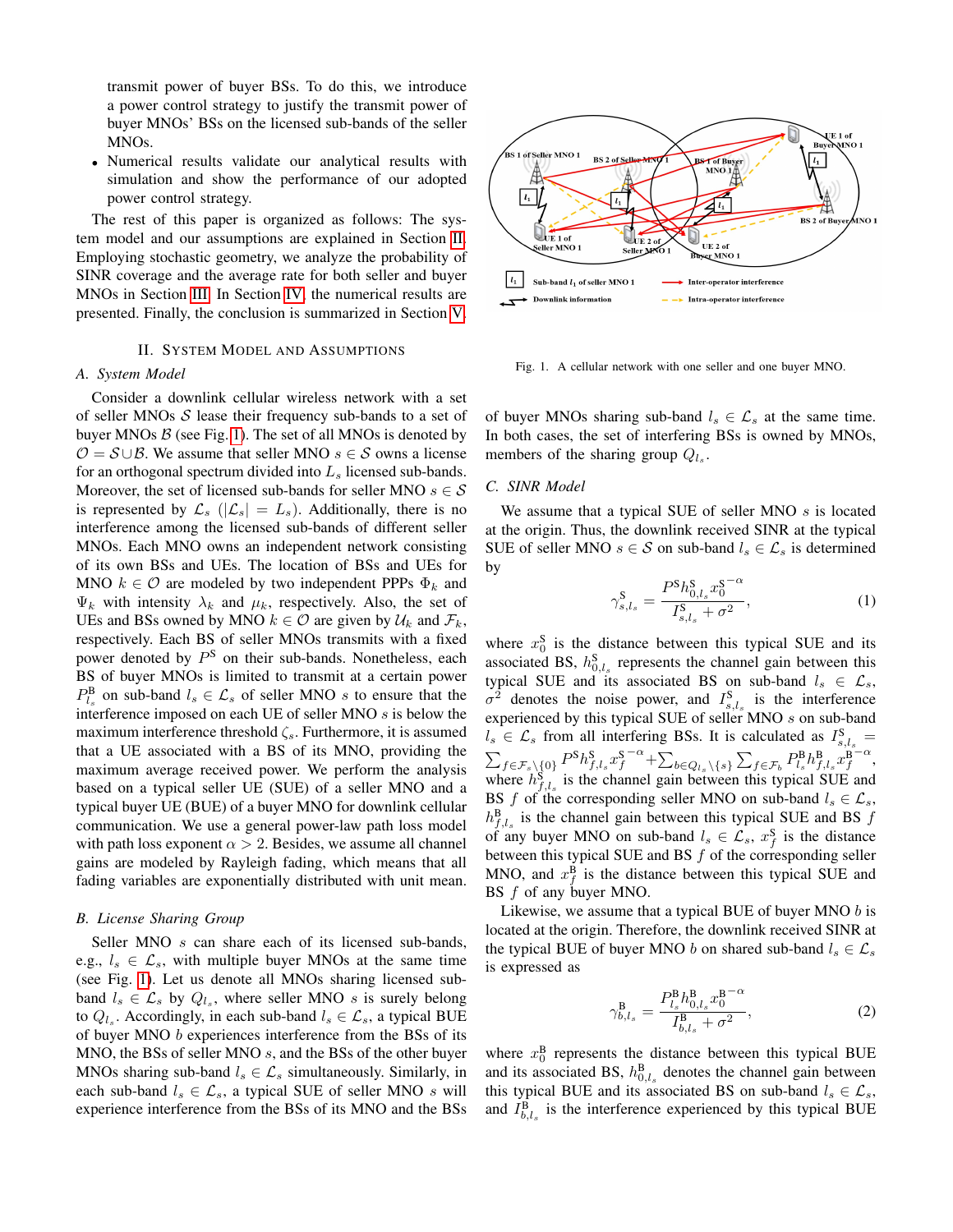of buyer MNO b on sub-band  $l_s \in \mathcal{L}_s$  from all interfering BSs. It is calculated as  $I_{b,l_s}^{\text{B}} = \sum_{f \in \mathcal{F}_b \setminus \{0\}} P_{l_s}^{\text{B}} h_{f,l_s}^{\text{B}} x_f^{\text{B}}$  $^{-\alpha}+\sum_{f\in\mathcal{F}_s}$  $P^{\text{S}} h_{f,l_s}^{\text{S}} x_f^{\text{S}}$  $-\alpha + \sum_{k \in Q_{l_s} \setminus \{s,b\}} \sum_{f \in \mathcal{F}_k} P_{l_s}^{\text{B}} h_{f,l_s}^{\text{B}} x_f^{\text{B}}$ −α .

# <span id="page-2-6"></span>*D. Power Control Strategy*

Inspired by the approach in [\[11\]](#page-5-5), each buyer BS is limited to transmit at a certain power  $P_{l_s}^{\text{B}}$  on sub-band  $l_s \in \mathcal{L}_s$  to ensure that the interference imposed on each UE of seller MNO s is below the maximum interference threshold  $\zeta_s$ . That is, given the maximum interference threshold  $\zeta_s$ , for any SUE  $i \in \mathcal{U}_s$  and an arbitrary buyer BS which are located at  $y_i^S$ and  $x^B$ , respectively, we have  $P_{l_s}^B h_{i,0,l_s} ||x^B - y_i^S||^{-\alpha} \le \zeta_s$ , where  $h_{i,0,l_s}$  is the channel gain between UE i and this arbitrary BS on sub-band  $l_s \in \mathcal{L}_s$ . Accordingly, given the maximum interference threshold  $\zeta_s$ , it is sufficient to satisfy  $\max_{y_i^S \in \Psi_s} P_{l_s}^B h_{i,0,l_s} ||x^B - y_i^S||^{-\alpha} \leq \zeta_s$ . By doing this, the  $\forall i \in U_s$ <br>interference constraint is surely satisfied for all other UEs of seller MNO s. Let us denote the largest interference channel gain on sub-band  $l_s$  associated with each buyer BS as  $H_{l_s}^{\text{B}}$ . It is defined as  $H_{l_s}^{\text{B}} = \max_{\substack{y_i^{\text{S}} \in \Psi_s \\ \forall i \in \mathcal{U}_s}}$  $|h_{i,0,l_s}||\mathbf{x}^{\mathbf{B}} - \mathbf{y}_i^{\mathbf{S}}||^{-\alpha}$ . If each buyer BS transmits with the maximum allowable power on licensed sub-band  $l_s \in \mathcal{L}_s$ ,  $P_{l_s}^{\text{B}}$  is calculated by

<span id="page-2-2"></span>
$$
P_{l_s}^{\mathbf{B}} = \zeta_s / H_{l_s}^{\mathbf{B}}.
$$

#### III. ANALYSIS OF PERFORMANCE METRICS

<span id="page-2-0"></span>In this section, different performance metrics are analyzed. In subsections [III-A](#page-2-1) and [III-B,](#page-3-1) the coverage probability and average rate, as performance metrics, for UEs are obtained, respectively. According to [\(1\)](#page-1-2) and [\(2\)](#page-1-3), SINR is dependent on  $P_{l_s}^{\text{B}}$  which is a random variable, therefore the distribution of  $P_{l_s}^{\text{B}}$  is needed to drive the coverage probability and average rate of both BUEs and SUEs. Since  $P_{l_s}^{\text{B}}$  is dependent on  $H_{l_s}^{\text{B}}$ based on [\(3\)](#page-2-2), we first introduce the distribution of  $H_{l_s}^{\text{B}}$  and then the distribution of  $P_{l_s}^{\text{B}}$  in the following Lemmas [\[11\]](#page-5-5).

Lemma 1. *The cumulative distribution function (CDF) and the probability density function (PDF) of*  $H_{l_s}^B$  *are expressed respectively as*

$$
F_{H_{l_s}^{\mathcal{B}}}(z) = \exp\left(\frac{-\pi\mu_s}{z^{2/\alpha}}\Gamma(1+\frac{2}{\alpha})\right),\tag{4}
$$

*and*

$$
f_{H_{l_s}^{\mathcal{B}}}(z) = \frac{2\pi\mu_s\Gamma(1+\frac{2}{\alpha})}{\alpha z^{1+\frac{2}{\alpha}}} \exp\left(\frac{-\pi\mu_s}{z^{2/\alpha}}\Gamma(1+\frac{2}{\alpha})\right),\quad (5)
$$

*where* Γ(κ) *is the complete Gamma function calculated as*  $\Gamma(\kappa) = \int_0^{+\infty} t^{\kappa-1} e^{-t} dt.$ 

<span id="page-2-5"></span>**Lemma 2.** The CDF and PDF of  $P_{l_s}^B$  are expressed respec*tively as*

$$
F_{P_{l_s}^{\mathcal{B}}}(z) = 1 - \exp\left(\frac{-\pi \mu_s z^{2/\alpha}}{\zeta_s^{2/\alpha}} \Gamma(1 + \frac{2}{\alpha})\right),\qquad(6)
$$

*and*

$$
f_{P_{l_s}^{\mathcal{B}}}(z) = \frac{2\pi\mu_s z^{2/\alpha - 1}\Gamma(1 + \frac{2}{\alpha})}{\alpha \zeta_s^{\frac{2}{\alpha}}} \exp\left(\frac{-\pi\mu_s z^{2/\alpha}}{\zeta_s^{2/\alpha}}\Gamma(1 + \frac{2}{\alpha})\right)
$$
(7)

.

Now, having the distribution of  $P_{l_s}^{\text{B}}$ , we aim to analyze the coverage probability and average rate for both BUEs and SUEs. To do this, without loss of generality, we analyze the coverage probability and average rate for a typical SUE of a seller MNO and a typical BUE of a buyer MNO considering a network in which multiple seller MNOs lease their sub-bands to multiple buyer MNOs. Similarly, the coverage probability and average rate for other BUEs and SUEs are analyzed.

#### <span id="page-2-1"></span>*A. Coverage probability for buyer and seller MNOs*

For a typical UE of MNO  $k \in \mathcal{O}$  and a threshold  $\beta$ , the SINR coverage probability on sub-band  $l_s \in \mathcal{L}_s$  is defined as the probability that SINR at this typical UE on sub-band  $l_s \in \mathcal{L}_s$  is above  $\beta$ , that is

<span id="page-2-3"></span>
$$
\mathcal{C}_{k,l_s}^{\mathcal{X}} = \mathbb{E}_{P_{l_s}^{\mathsf{B}}} \left[ \mathbb{P} \left[ \gamma_{k,l_s}^{\mathcal{X}} > \beta \right] \right], \tag{8}
$$

where [\(8\)](#page-2-3) holds for any arbitrary UE owned by MNO  $X \in \{S, B\}$ , where S and B represent the seller and buyer MNOs, respectively. In the following Theorems, the coverage probability for a typical BUE and a typical SUE is computed, respectively.

<span id="page-2-4"></span>Theorem 1. *The coverage probability for a typical BUE of buyer MNO b on sub-band*  $l_s \in \mathcal{L}_s$  *is* 

$$
\mathcal{C}_{b,l_s}^{\mathcal{B}} = \mathbb{E}_{P_{l_s}^{\mathcal{B}}} \left[ \mathbb{P} \left[ \gamma_{b,l_s}^{\mathcal{B}} > \beta \right] \right]
$$
  
=  $\int_0^{+\infty} \pi \lambda_b \mathbb{E}_{P_{l_s}^{\mathcal{B}}} \left[ P_{l_s}^{\mathcal{B}^{2/\alpha}} \right] \exp \left( -\beta \sigma^2 z^{\alpha/2} \right)$  (9)  
×  $\exp \left( -\pi \lambda_b \mathbb{E}_{P_{l_s}^{\mathcal{B}}} \left[ P_{l_s}^{\mathcal{B}^{2/\alpha}} \right] z \right) \mathcal{L}_{I_{b,l_s}^{\mathcal{B}}} \left( \beta z^{\alpha/2} \right) dz,$ 

where  $\rho(\alpha, \beta)$  =  $\int_{\beta^{-2/\alpha}}^{+\infty} \frac{1}{1+\nu^{\alpha/2}} d\nu$ ,  $\rho(\alpha, \infty)$  =  $\int_0^{+\infty} \frac{1}{1+\nu^{\alpha/2}} d\nu$ , and  $\mathcal{L}_{I_{b,l_s}}$  is the Laplace transform of *the interference*  $I_{b,l_s}^B$ .  $\mathcal{L}_{I_{b,l_s}^B}(t)$  *is defined as* 

$$
\mathcal{L}_{I_{b,l_s}^{B}}(\kappa) = \exp\left(\pi\lambda_b \mathbb{E}_{P_{l_s}^{B}} \left[P_{l_s}^{B^{2/\alpha}}\right] \kappa^{2/\alpha} \rho(\alpha, \beta)\right) \times \exp\left(\pi\lambda_s P^{S2/\alpha} \kappa^{2/\alpha} \rho(\alpha, \infty)\right) \times \exp\left(\pi\lambda_{b,l_s} \mathbb{E}_{P_{l_s}^{B}} \left[P_{l_s}^{B^{2/\alpha}}\right] \kappa^{2/\alpha} \rho(\alpha, \infty)\right),
$$
\n(10)

where  $\lambda_{b,l_s} = \sum_{k \in Q_{l_s} \setminus \{s,b\}} \lambda_k$ .

*Proof.* The proof is similar to other works done in PPP, e.g. [\[10,](#page-5-3) Lemma 1], (omitted due to page limitation).

In the following Theorem, the coverage probability for a typical SUE is given.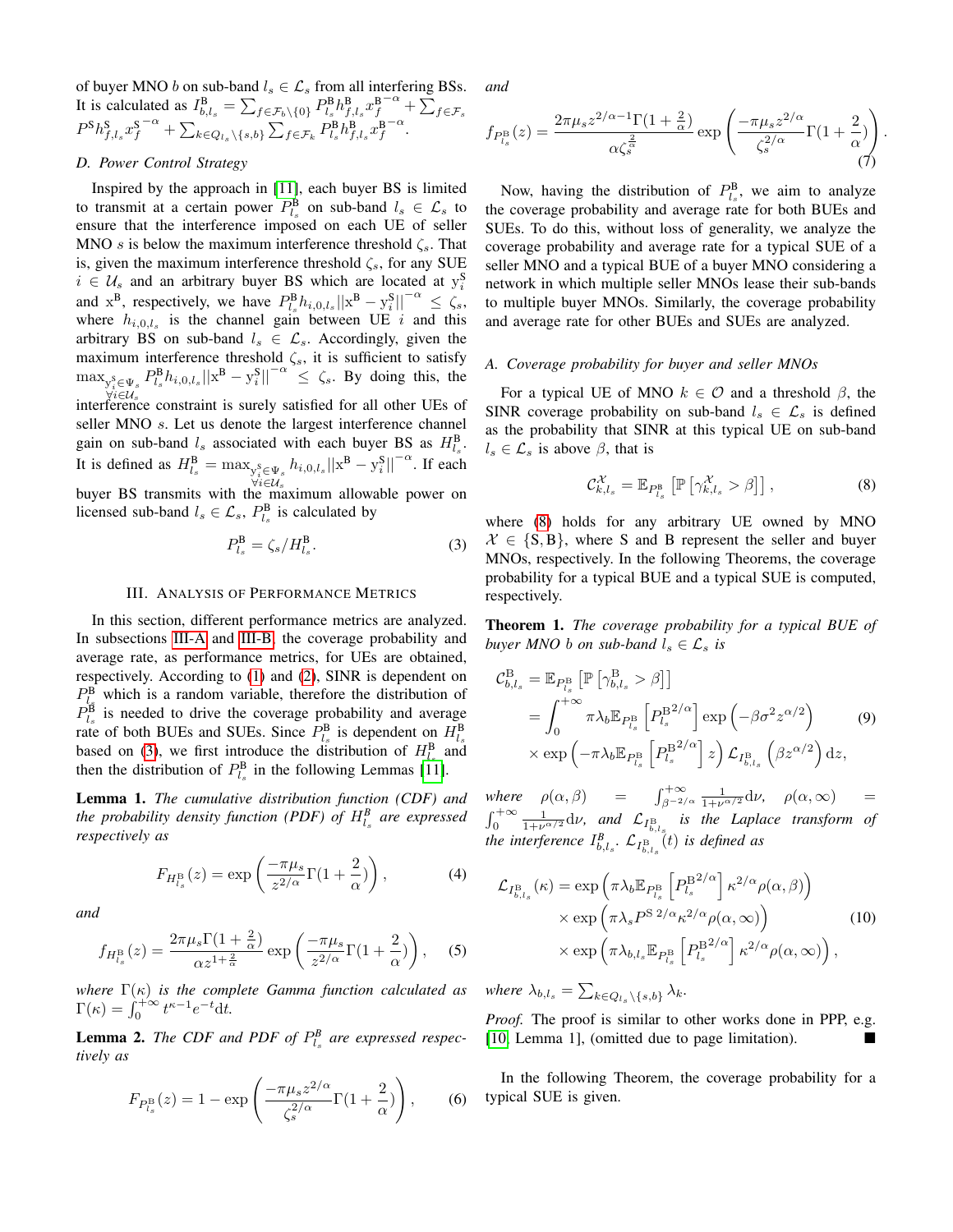<span id="page-3-3"></span>Theorem 2. *The coverage probability for a typical SUE of seller MNO s on sub-band*  $l_s \in \mathcal{L}_s$  *is* 

$$
\mathcal{C}_{s,l_s}^{\mathcal{S}} = \mathbb{E}_{P_{l_s}^B} \left[ \mathbb{P} \left[ \gamma_{s,l_s}^{\mathcal{S}} > \beta \right] \right] = \int_0^{+\infty} \pi \lambda_s P^{\mathcal{S} \ 2/\alpha} \times \exp \left( -\beta \sigma^2 z^{\alpha/2} \right) \exp \left( -\pi \lambda_s P^{\mathcal{S} \ 2/\alpha} z \right) \mathcal{L}_{I_{s,l_s}^{\mathcal{S}}} \left( \beta z^{\alpha/2} \right) dz, \tag{11}
$$

where  $\mathcal{L}_{I_{s,l_s}^{\mathcal{S}}}(t)$  *is the Laplace transform of the interference*  $I_{s,l_s}^{\rm S}$ *, that is* 

$$
\mathcal{L}_{I_{s,l_s}^{\mathrm{S}}}(\kappa) = \exp\left(\pi \lambda_s P^{\mathrm{S}\ 2/\alpha} \kappa^{2/\alpha} \rho(\alpha, \beta)\right) \times \exp\left(\pi \lambda_{s,l_s} \mathbb{E}_{P_{l_s}^{\mathrm{B}}}\left[P_{l_s}^{\mathrm{B}^{2/\alpha}}\right] \kappa^{2/\alpha} \rho(\alpha, \infty)\right), \tag{12}
$$

where  $\lambda_{s,l_s} = \sum_{b \in Q_{l_s} \setminus \{s\}} \lambda_b$ .

*Proof.* The proof is similar to [\[10,](#page-5-3) Lemma 4].

#### <span id="page-3-1"></span>*B. Average rate for buyer and seller MNOs*

The average rate of a typical BUE of MNO b on all shared sub-bands is given by

$$
\mathcal{R}_b^{\text{B}} = \sum_{l_s: b \in Q_{l_s}} \mathbb{E}_{P_{l_s}^{\text{B}}} \left[ \mathbb{E}_{\gamma_{b,l_s}^{\text{B}}} \left[ \ln \left( 1 + \gamma_{b,l_s}^{\text{B}} \right) \right] \right], \qquad (13)
$$

where the sum is over all licensed sub-bands which are leased by buyer MNO *b*. Now,  $\mathcal{R}_b^B$  is presented in the following Theorem.

Theorem 3. *The average rate for a typical BUE of buyer MNO* b *is*

$$
\mathcal{R}_{b}^{\mathcal{B}} = \sum_{l_{s}:b \in Q_{l_{s}}} \mathbb{E}_{P_{l_{s}}^{B}} \left[ \mathbb{E}_{\gamma_{b,l_{s}}^{\mathcal{B}}} \left[ \ln \left( 1 + \gamma_{b,l_{s}}^{\mathcal{B}} \right) \right] \right]
$$
\n
$$
= \sum_{l_{s}:b \in Q_{l_{s}}} \mathbb{E}_{P_{l_{s}}^{\mathcal{B}}} \left[ \int_{0}^{\infty} \mathbb{P} \left[ \ln \left( 1 + \gamma_{b,l_{s}}^{\mathcal{B}} \right) > t \right] dt \right]
$$
\n
$$
= \sum_{l_{s}:b \in Q_{l_{s}}} \int_{0}^{\infty} \int_{0}^{+\infty} \pi \lambda_{b} \mathbb{E}_{P_{l_{s}}^{\mathcal{B}}} \left[ P_{l_{s}}^{\mathcal{B}^{2/\alpha}} \right]
$$
\n
$$
\times \exp \left( -(e^{t} - 1) \sigma^{2} z^{\alpha/2} \right) \exp \left( -\pi \lambda_{b} \mathbb{E}_{P_{l_{s}}^{\mathcal{B}}} \left[ P_{l_{s}}^{\mathcal{B}^{2/\alpha}} \right] z \right)
$$
\n
$$
\times \mathcal{L}_{I_{b,l_{s}}^{\mathcal{B}}} \left( (e^{t} - 1) z^{\alpha/2} \right) dz dt.
$$
\n(14)

The average rate of a typical SUE of MNO  $s$  on all its sub-bands is expressed as

$$
\mathcal{R}_s^{\mathbf{S}} = \sum_{l_s \in \mathcal{L}_s} \mathbb{E}_{P_{l_s}^{\mathbf{B}}} \left[ \mathbb{E}_{\gamma_{s,l_s}^{\mathbf{S}}} \left[ \ln \left( 1 + \gamma_{s,l_s}^{\mathbf{S}} \right) \right] \right],\tag{15}
$$

that is provided in the following Theorem.

TABLE I SIMULATION PARAMETERS

<span id="page-3-2"></span>

| <b>Parameter</b>               | Value                         | <b>Parameter</b>               | Value                        |
|--------------------------------|-------------------------------|--------------------------------|------------------------------|
| $ \mathcal{S} $                |                               | $\mathcal{B}$                  |                              |
| $\lambda_s, s \in \mathcal{S}$ | $8/(\pi \times 500^2)$        | $\lambda_h, b \in \mathcal{B}$ | $[8, 16]/(\pi \times 500^2)$ |
| $\mu_s, s \in \mathcal{S}$     | $[50, 70]/(\pi \times 500^2)$ | $\mu_b, b \in \mathcal{B}$     | $50/(\pi \times 500^2)$      |
| P <sub>S</sub>                 | $10$ dBm                      | $\zeta_s, s \in \mathcal{S}$   | $-100$ dBm                   |
| $\alpha$                       |                               | $\sigma^2$                     | $-120$ dBm                   |

<span id="page-3-4"></span>Theorem 4. *The average rate for a typical SUE of seller MNO* s *is*

$$
\mathcal{R}_s^{\mathcal{S}} = \sum_{l_s \in \mathcal{L}_s} \mathbb{E}_{P_{l_s}^{\mathcal{B}}} \left[ \mathbb{E}_{\gamma_{s,l_s}^{\mathcal{S}}} \left[ \ln \left( 1 + \gamma_{s,l_s}^{\mathcal{S}} \right) \right] \right]
$$
  
\n
$$
= \sum_{l_s \in \mathcal{L}_s} \mathbb{E}_{P_{l_s}^{\mathcal{B}}} \left[ \int_0^\infty \mathbb{P} \left[ \ln \left( 1 + \gamma_{s,l_s}^{\mathcal{S}} \right) > t \right] dt \right]
$$
  
\n
$$
= \sum_{l_s \in \mathcal{L}_s} \int_0^\infty \int_0^{+\infty} \pi \lambda_s P^{\mathcal{S} 2/\alpha} \exp \left( -(e^t - 1) \sigma^2 z^{\alpha/2} \right)
$$
  
\n
$$
\times \exp \left( -\pi \lambda_s P^{\mathcal{S} 2/\alpha} z \right) \mathcal{L}_{I_{s,l_s}^{\mathcal{S}}} \left( (e^t - 1) z^{\alpha/2} \right) dz dt.
$$
\n(16)

#### IV. NUMERICAL RESULTS

<span id="page-3-0"></span>In this section, we validate the analytical results and evaluate the performance of our adopted power control strategy. To this end, we consider a cellular network with one seller MNO and one buyer MNO. The BSs and UEs of MNOs are spatially distributed according to independent PPPs inside a circular area of 500 meter radius. The summary of other simulation parameters is given in Table [I.](#page-3-2)

Fig. [2](#page-4-4) illustrates the coverage probability for seller and buyer MNOs versus SINR threshold  $(\beta)$  for different values of  $\lambda_b$  ( $b \in \mathcal{B}$ ). We can observe that our analytical expressions provided in Theorem [1](#page-2-4) and [2](#page-3-3) and simulations are perfectly matched. From Fig. [2,](#page-4-4) it can be seen that increasing the value of buyer MNO's BS intensity ( $\lambda_b, b \in \mathcal{B}$ ) results in improving the coverage probability of the buyer MNO, while bringing about a negligible impact on the seller MNO's coverage probability. It is worth noting that the seller MNO and buyer MNO can gain significant coverage probability for their UEs by selecting a suitable value of BS intensity.

Fig. [3](#page-4-5) demonstrates the coverage probability for seller and buyer MNOs versus SINR threshold  $(\beta)$  for different values of  $\mu_s$  ( $s \in S$ ). This figure shows that with increasing the value of seller MNO's UE intensity, the coverage probability of the seller MNO remains fixed. Nonetheless, the coverage probability of the buyer MNO decreases. The reason is that with increasing the UE intensity of the seller MNO,  $P_{l_s}^{\text{B}}$  may decrease based on its definition in Lemma [2](#page-2-5) leading to a lower coverage probability for the buyer MNO. This claim has been confirmed in both simulation and analytical results in Fig. [3.](#page-4-5) The per-user average rate of both the seller and buyer MNOs, as well as their total sum-rate versus the maximum interference threshold  $(\zeta_s)$  is observed in Fig. [4.](#page-4-6) From this figure, we realize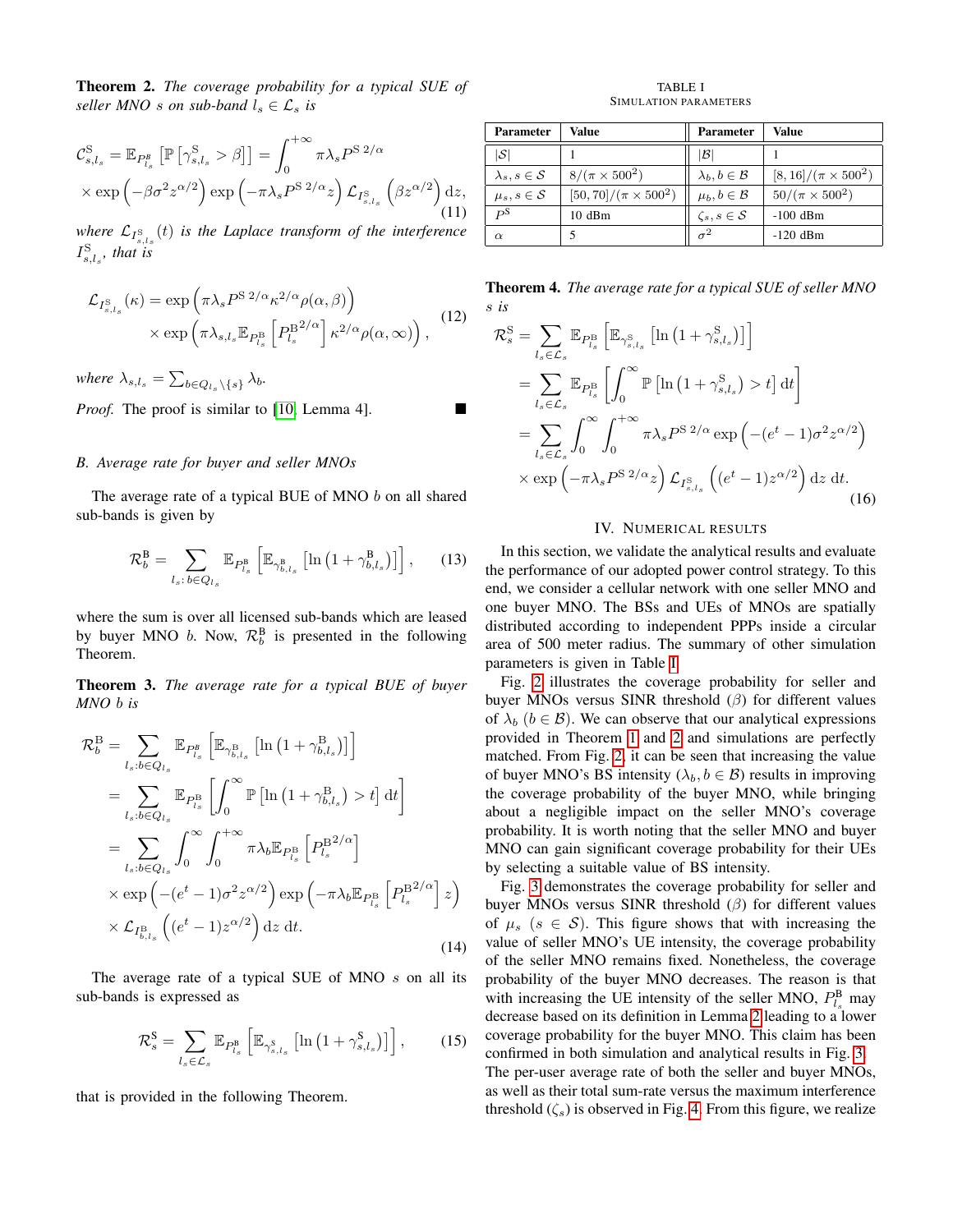

<span id="page-4-4"></span>Fig. 2. Coverage probability of seller and buyer MNOs versus SINR threshold (β) for different values of  $\lambda_b$  ( $b \in \mathcal{B}$ ).



<span id="page-4-5"></span>Fig. 3. Coverage probability of seller and buyer MNOs versus SINR threshold (β) for different values of  $\mu_s$  ( $s \in S$ ).

that increasing the maximum interference threshold  $(\zeta_s)$  leads to a decrease in the per-user average rate for the seller MNO and an increase in the per-user average rate of the buyer MNO. The reason is that when the maximum interference threshold increases, the transmit power of buyer MNO's BSs  $(P_{l_s}^B)$  based on [\(3\)](#page-2-2) can increase that causes to a higher per-user average rate. Since the transmit power of the seller's BSs is constant, when the maximum interference threshold  $(\zeta_s)$  increases, the seller MNO's per-user average rate decreases according to Theorem [4.](#page-3-4) For a particular network setting, increasing the maximum interference threshold  $(\zeta_s)$  contributes to an increasing total sum-rate; nonetheless, after some points of  $\zeta_s$ , the total sum-rate decreases because the interference on SUEs is intensified. Another interesting observation is that there is a measurable value for the maximum interference threshold  $(\zeta_s)$  that maximizes the total sum-rate of MNOs. Besides, we compare our adopted power control strategy provided in



<span id="page-4-6"></span>Fig. 4. The per-user average rate of the seller and buyer MNOs, as well as the total sum-rate versus maximum interference threshold  $(\zeta_s)$ .

subsection [II-D](#page-2-6) with the power control strategy introduced in [\[10\]](#page-5-3). In [\[10\]](#page-5-3), a system consisting of one seller and one buyer MNO is considered where the buyer MNO adjusts the transmit power of its BSs according to the distance of the nearest SUE to each of its BSs. From Fig. [4,](#page-4-6) we see that our adopted power control strategy outperforms the another strategy proposed in [\[10\]](#page-5-3). In fact, our adopted power control strategy adjusts the transmit power of buyer MNO's BSs in such a way that the interference imposed on all corresponding SUEs is below  $\zeta_s$ . Thus, the per-user average rate of seller MNO along with the total sum-rate improves significantly.

#### V. CONCLUSION

<span id="page-4-3"></span>In this paper, we modeled a non-orthogonal spectrum sharing among multiple seller and multiple buyer MNOs employing stochastic geometry, where each seller MNO may lease multiple licensed sub-bands to buyer MNOs. Moreover, each buyer MNO could lease multiple licensed sub-bands from different seller MNOs. We assumed each MNO owns its BSs and UEs distributed based on two independent homogeneous PPPs. To reduce the interference on one seller MNO's UEs on one licensed sub-band, buyer MNOs had a limitation on the maximum interference imposed on the corresponding SUEs. After that, we analyzed the downlink coverage probability and the average rate of both seller and buyer networks. Finally, we validated our analysis with simulation and illustrated the performance of our adopted power control strategy via numerical results.

#### **REFERENCES**

- <span id="page-4-0"></span>[1] Cisco, "Cisco visual networking index: Global mobile data traffic forecast update 2017-2022 white paper," Feb. 2019.
- <span id="page-4-1"></span>[2] G. Gui, M. Liu, F. Tang, N. Kato, and F. Adachi, "6G: Opening new horizons for integration of comfort, security, and intelligence," *IEEE Wireless Communications*, vol. 27, no. 5, pp. 126-132, Oct. 2020.
- <span id="page-4-2"></span>[3] R. Umar, A. U. H. Sheikh, M. Deriche, M. Shoaib, and M. Hadi, "Multioperator spectrum sharing in next generation wireless communications networks: A short review and roadmap to future," *International Symposium on Wireless Systems and Networks (ISWSN)*, pp. 1-5, 2017.